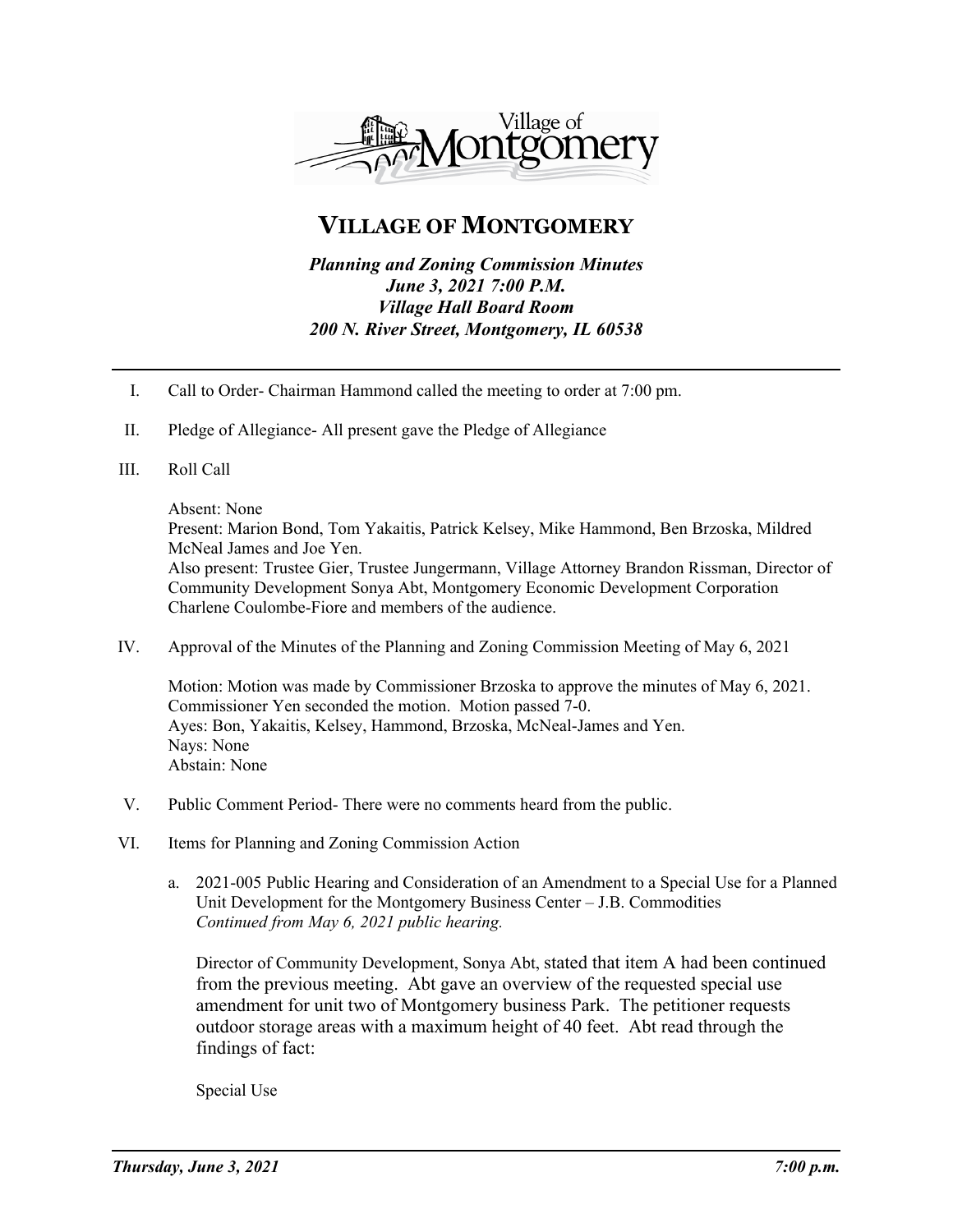1. The proposed special use will not endanger the health, safety, comfort, convenience, and general welfare of the public.

The proposed industrial/business park development is in an industrial area and should not endanger the public health, safety, comfort or general welfare.

2. The proposed special use is compatible with the character of adjacent properties and other property within the immediate vicinity of the proposed special use.

The proposed development is compatible with the character of the adjacent properties which are also zoned either M-1 or M-2.

3. The proposed special use will not impede the normal and orderly development and improvement of adjacent properties and other property within the immediate vicinity of the proposed special use.

The proposed development should not impede normal and orderly development and improvement of the surrounding properties. The proposed connection of Knell Road to Commerce Road will provide adequate connections and access that will benefit the surrounding area.

4. The proposed special use will not require utilities, access roads, drainage and/or other facilities or services to a degree disproportionate to that normally expected of permitted uses in the district, nor generate disproportionate demand for new services or facilities in such a way as to place undue burdens upon existing development in the area.

The proposed development will provide adequate utilities, access roads, drainage, etc. for the development and will not place an undue burden on existing development.

5. The proposed special use is consistent with the intent of the Comprehensive Plan, this Ordinance, and the other land use policies of the Village.

The proposed development is consistent with the intent of the Comprehensive Plan which designates the property as Heavy Industrial.

## Planned Unit Development

A. The proposed planned unit development fulfills the objectives of the Comprehensive Plan and the other land use policies of the Village, through an innovative and creative approach to the development of land.

The proposed development provides for additional industrial development while still preserving floodplain areas. It also provides for the extension of Knell Road to provide the connectivity recommended by the Village's Transportation Plans.

B. The proposed planned unit development will provide walkways, driveways, streets, parking facilities, loading facilities, exterior lighting, and traffic control devices that adequately serve the uses within the development, promote improved access to public transportation, and provide for safe motor vehicle, bicycle, and pedestrian traffic to and from the site.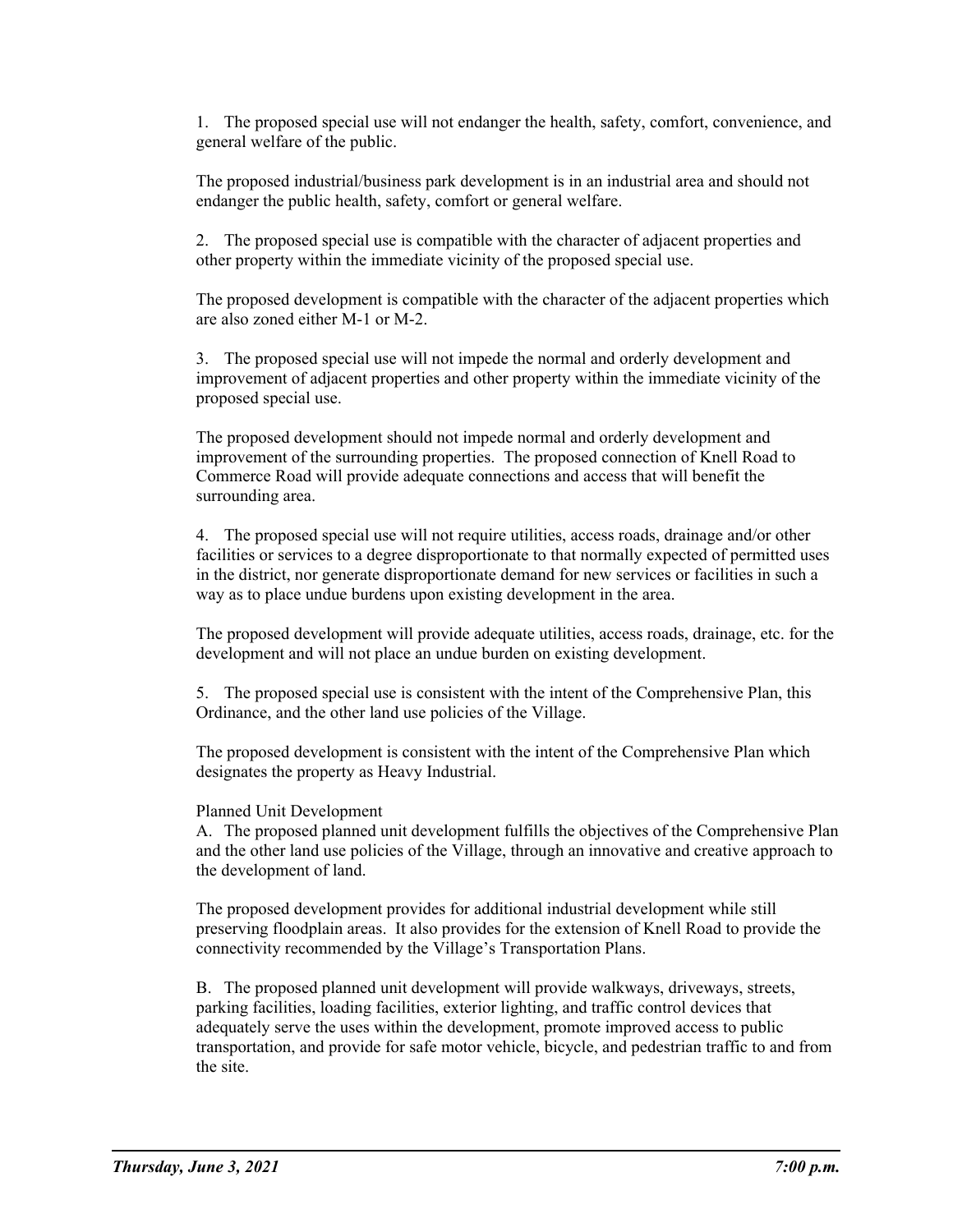The proposed development will provide adequate access, utilities, etc. to serve all the proposed lots and will improve access and circulation for the area.

C. The proposed planned unit development will provide landscaping and screening that enhances the Village's character and livability, improves air and water quality, reduces noise, provides buffers, and facilitates transitions between different types of uses.

The proposed development will provide landscaping and will provide adequate screening for outdoor storage that will enhance the Village's character in this area, reduce noise and provide adequate buffers between uses.

D. The proposed planned unit development will incorporate sustainable and low impact site design and development principles.

The proposed development will provide for sustainable landscaping, provide adequate drainage and preserve floodplain areas creating a conservation area around the delineated floodplain.

E. The proposed planned unit development will protect the community's natural environment to the greatest extent practical, including existing natural features, water courses, trees, and native vegetation.

The proposed development will protect the community's natural environment. The floodplain and wetlands within the development will be protected with a conservation easement.

F. The proposed planned unit development will be provided with underground installation of utilities when feasible, including electricity, cable, and telephone, as well as appropriate facilities for storm sewers, stormwater retention, and stormwater detention

The proposed development will provide underground utilities and adequate stormwater facilities to serve the development. All stormwater and public improvements will require approval by the Village Engineer.

Staff recommends approval of PC 2021-005 amendment to a special use for a planned unit development located north of the intersection of Commerce Drive and Aucutt Road with the following conditions:

1. Outdoor storage on Lot 5 shall not exceed a maximum height of 40 (forty) vertical feet from grade. Any outdoor storage shall be subject to all applicable adopted building and fire codes and shall be reviewed for compliance at time of Site Plan Review.

2. Knell Road shall be extended to connect to Commerce Drive 24 months following the issuance of a building permit for Lot 5 or 36 months from the date of execution of this agreement, whichever is sooner. The plans for construction of Knell Road shall be submitted to the Village for approval. An engineer's opinion of probable cost (EOPC) for the construction of Knell Road shall be submitted to the Village for approval. The Owner shall provide a performance bond in the amount of 110% of the approved EOPC to insure completion of the Road. The performance bond shall be submitted to the Village 18 months following approval of the agreement or at the time of issuance of the building permit for Lot 5. TIF funds may be requested for extraordinary costs associated with the extension of Knell Road consistent with the TIF study.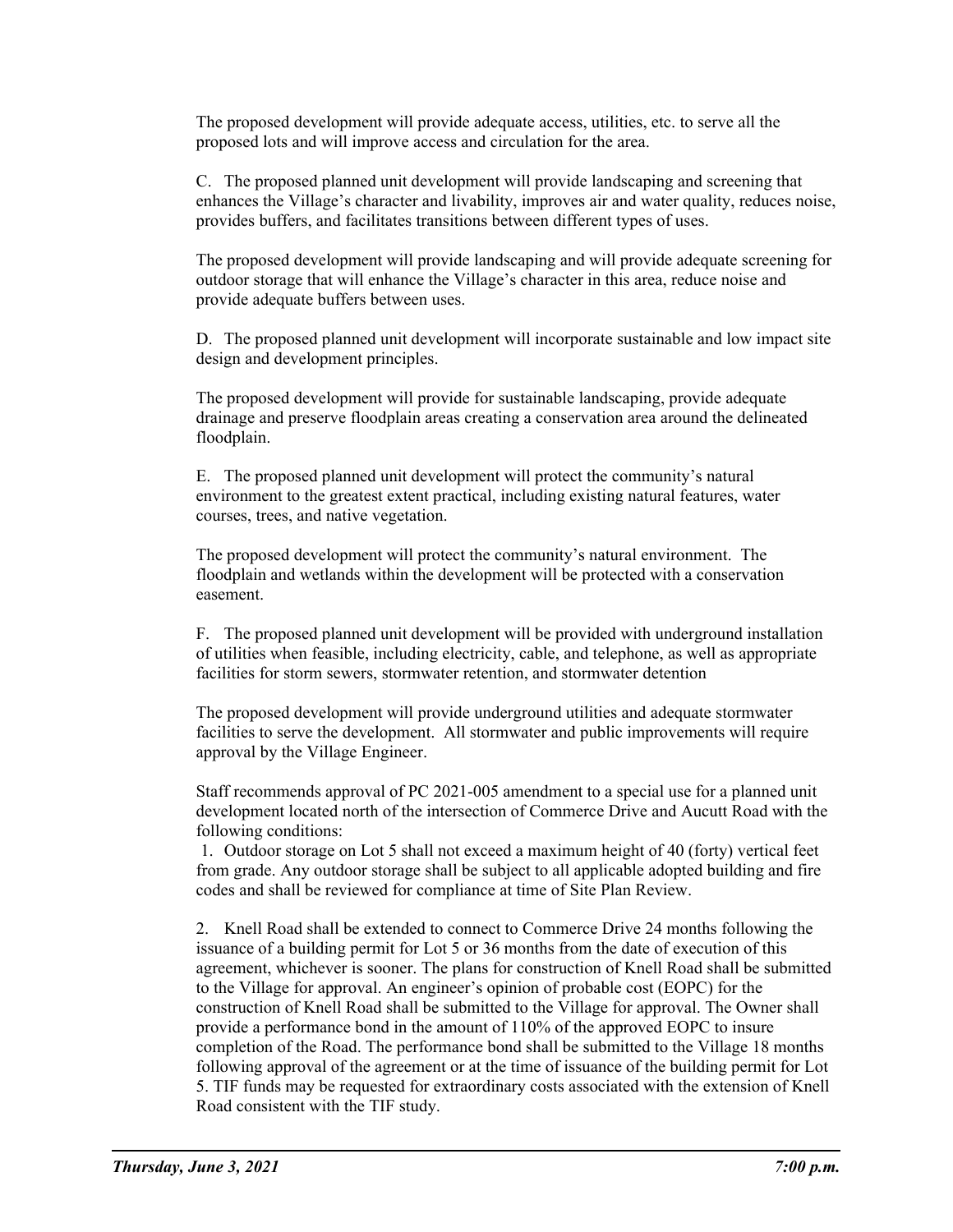Director Abt noted that there had been some changes to the staff recommendation of improvements, knell road would not be extended, and the detention would be provided on lot 5. Engineering will review those site plans.

The petitioner stated that approximately 117 acres can be developed in unit two of the park, which was originally started in 2008. He stated that the transportation study resulted in the elimination of the Knell Road extension. The petitioner stated he would like to see approval for the item for potential clients.

Chairman Hammond opened the public hearing, the was an email read that staff received from Lab Media with concerns for general traffic levels in the park, necessary intersection, and traffic light improvements to handle said traffic, and truck traffic. Hammond closed the public hearing.

Commissioner Kelsey inquired as area of the proposed 40' outdoor storage area, what was the nature of the storage. The petitioner replied that it was for stacked rail containers. Kelsey asked if this was for short or long term, which he replied it was long term.

Commissioner Bond stated her displeasure in the aesthetic of stacked containers as well as concern for severe weather, should they topple. The petitioner replied that the containers would be anchored, but could not the details under contract, but have landscaping on the site plan.

Commissioner Keley inquired what the traffic study determined. Village Engineer Tim Paulson stated that there was little feasibility of getting Knell Road through, it many challenges with railroad crossings as well and that Edgelawn was an option. Kelsey inquired if the traffic light improvements could be done using TIF funds, which Kelsey replied, they could.

Director Abt stated that the outdoor storage would be inspected by village staff and fire.

Commissioner Yakaitis inquired about how many lanes would be part of Aucutt Road improvements, Engineer Paulson replied that it was still under planning phases and could be three or four and may take a couple years to get underway.

Commissioner Bond stated that she preferred to see a manufacturing or commercial development to bring employment rather than a parking lot. Commissioner Yakaitis agreed.

Director Abt clarified that the lots discussed were only three and five.

Commissioner Kelsey stated support for the use, as the lot had challenges for development with access and wetlands.

Commissioner Yakaitis inquired how far into the future the traffic study considered, Paulson indicated it was for 2040 to 2050 and run with existing condition as well as with expansion options.

b. Motion: Motion was made by Commissioner Kelsey to approve a. 2021-005 Public Hearing and Consideration of an Amendment to a Special Use for a Planned Unit Development for the Montgomery Business Center – J.B. Commodities with conditions: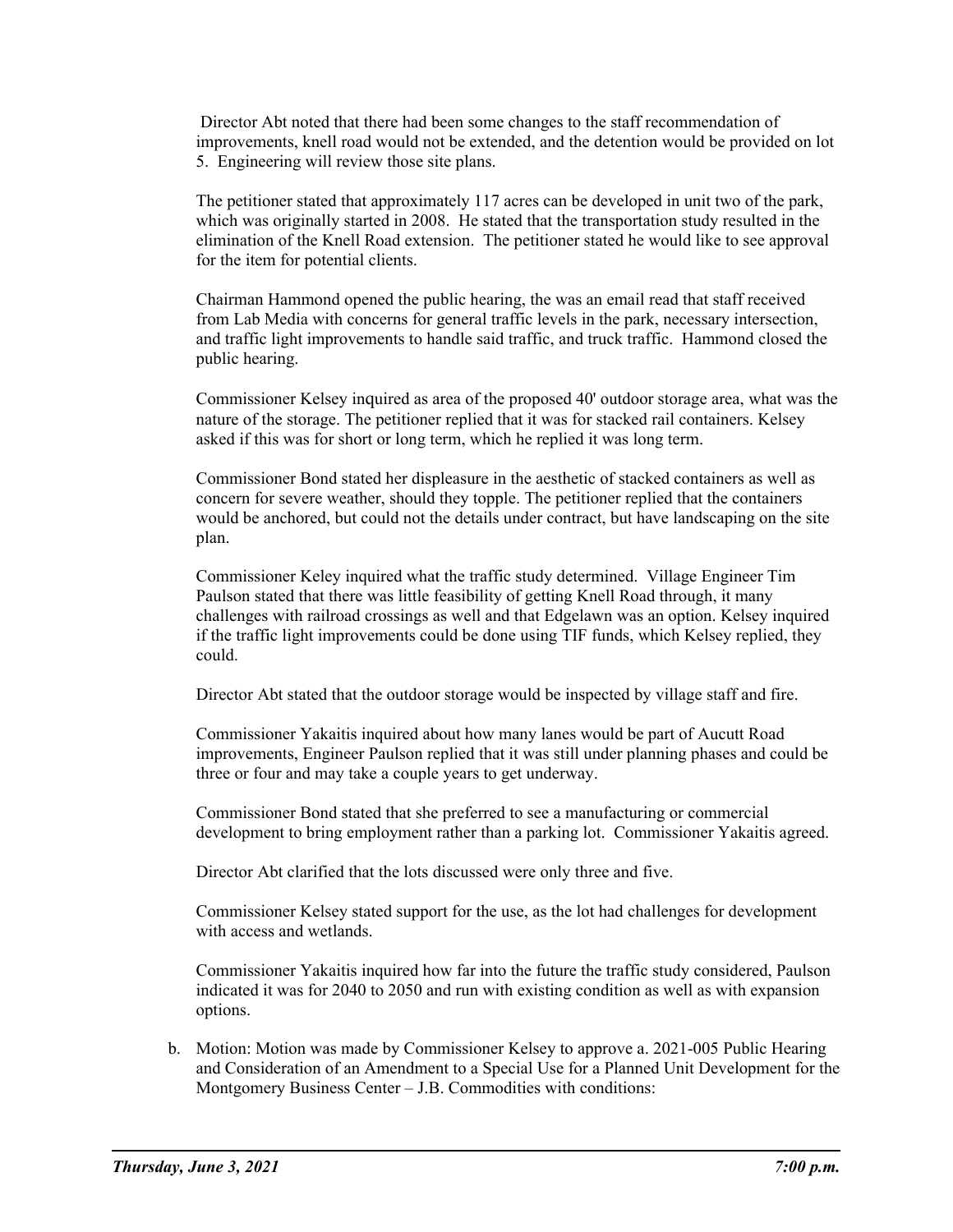1. Outdoor storage on Lot 5 shall not exceed a maximum height of 40 (forty) vertical feet from grade. Any outdoor storage shall be subject to all applicable adopted building and fire codes and shall be reviewed for compliance at time of Site Plan Review.

2. Knell Road shall be extended to connect to Commerce Drive 24 months following the issuance of a building permit for Lot 5 or 36 months from the date of execution of this agreement, whichever is sooner. The plans for construction of Knell Road shall be submitted to the Village for approval. An engineer's opinion of probable cost (EOPC) for the construction of Knell Road shall be submitted to the Village for approval. The Owner shall provide a performance bond in the amount of 110% of the approved EOPC to insure completion of the Road. The performance bond shall be submitted to the Village 18 months following approval of the agreement or at the time of issuance of the building permit for Lot 5. TIF funds may be requested for extraordinary costs associated with the extension of Knell Road consistent with the TIF study. Commissioner Yen seconded the motion. Motion passed 5-2. Ayes: Kelsey, Hammond, Brzoska, McNeal-James and Yen. Nays: Bond, Yakaitis

Abstain: None

Note: The agenda items will be forwarded to the Village Board Meeting on Monday, June 14, 2021.

VII. Community Development Update/New Business

Director Abt informed the commission that a new gas station request would be forthcoming to a future meeting and that the process was underway for a new Village Planner.

a. Chair and Vice-Chair Vote.

No new nominations were made for Chair or Vice Chair.

A vote was held nominating Mike Hammond as the Chairman of the Planning and Zoning Commission.

Ayes: Bon, Yakaitis, Kelsey, Brzoska, McNeal-James and Yen. Nays: None Abstain: Hammond

A vote was held nominating Patrick Kelsey as the Vice Chairman of the Planning and Zoning Commission.

Ayes: Bon, Yakaitis, Hammond, Brzoska, McNeal-James and Yen. Nays: None Abstain: Kelsey

- VIII. Next Meeting: July 1, 2021
	- IX. Adjournment

Having no further business, Chairman Hammond adjourned the Meeting at 7:39 pm.